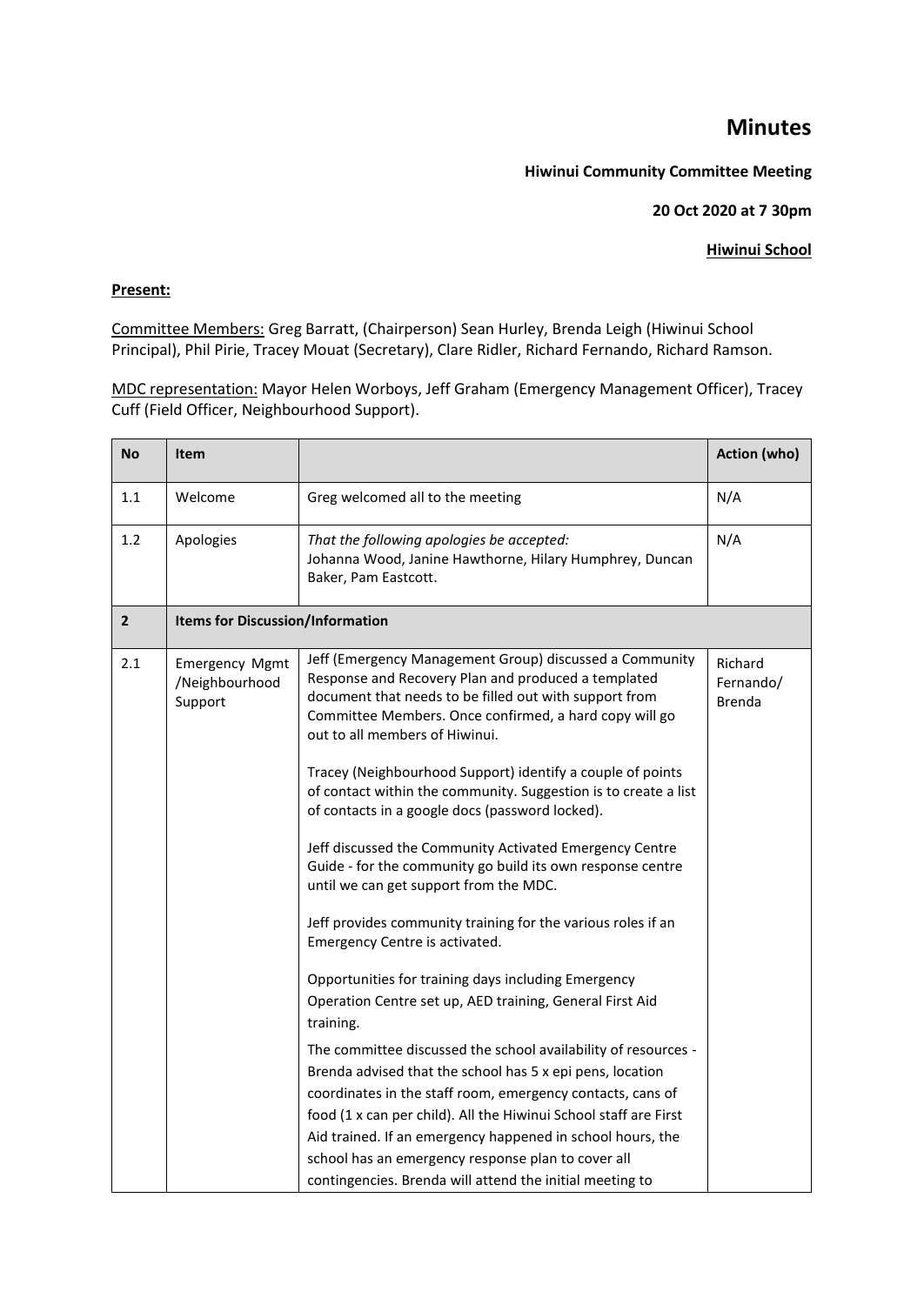|     |                                            | provide information around the school resources that would                                                                                                                                                                                                                                                                                                                                                                                                                                            |                     |
|-----|--------------------------------------------|-------------------------------------------------------------------------------------------------------------------------------------------------------------------------------------------------------------------------------------------------------------------------------------------------------------------------------------------------------------------------------------------------------------------------------------------------------------------------------------------------------|---------------------|
|     |                                            | support an emergency response.                                                                                                                                                                                                                                                                                                                                                                                                                                                                        |                     |
|     |                                            | The nominated POC is Richard Fernando, Brenda will assist<br>with any school related information.                                                                                                                                                                                                                                                                                                                                                                                                     |                     |
|     |                                            | Greg thanked Jeff and Tracey for their briefs to the<br>committee.                                                                                                                                                                                                                                                                                                                                                                                                                                    |                     |
| 2.2 | <b>Additional Items</b><br>for the Agenda  | Feedback from Arthur Wood's community award.                                                                                                                                                                                                                                                                                                                                                                                                                                                          | See item 2.6        |
| 2.3 | Correspondence                             | Inwards:                                                                                                                                                                                                                                                                                                                                                                                                                                                                                              |                     |
|     |                                            | Jeff Graham - request to attend meeting.<br>٠                                                                                                                                                                                                                                                                                                                                                                                                                                                         | See item 2.1        |
|     |                                            | Phil Pirie. Update on roading upgrades.                                                                                                                                                                                                                                                                                                                                                                                                                                                               | See item            |
|     |                                            | Andrew Quarry Development Contribution Fees.                                                                                                                                                                                                                                                                                                                                                                                                                                                          | 2.13                |
|     |                                            | Outwards:                                                                                                                                                                                                                                                                                                                                                                                                                                                                                             |                     |
|     |                                            | Nil                                                                                                                                                                                                                                                                                                                                                                                                                                                                                                   |                     |
| 2.4 | Minutes of the<br>last meeting             | The minutes of the meeting were accepted as a true and<br>accurate record.                                                                                                                                                                                                                                                                                                                                                                                                                            | N/A                 |
|     |                                            | Moved: Sean Hurley, Seconded: Brenda Leigh                                                                                                                                                                                                                                                                                                                                                                                                                                                            |                     |
| 2.5 | <b>Matters arising</b><br>from the minutes | Nil                                                                                                                                                                                                                                                                                                                                                                                                                                                                                                   | N/A                 |
| 2.6 | Arthur's Award                             | Arthur received his community honour last week, which was<br>a good acknowledgement of Arthur's work over the years.<br>Arthur was well represented by family and friends. Brenda<br>suggested that we use one of the pictures of this ceremony to<br>our newsletter. (Ben Caldwell POC).                                                                                                                                                                                                             | Tracey              |
| 2.7 | Chairperson's/<br><b>Financial Report</b>  | There is \$11,500 (less expenditure for work on community<br>signs to date). Tracey will confirm with Janine that Hiwinui<br>Community plans to use the \$1,000 grant and asked about a<br>timeframe to use it. There are options to use this for:<br>to support the training for the Emergency Operation<br>٠<br>Centre/First Aid training etc. This may happen around<br>February 2020.                                                                                                             | Tracey              |
|     |                                            | Sounds of Summer (if it is held - Richard Fernando will<br>٠<br>follow up)<br>Hiwinui school picnic. (Fri 12 Feb 21).<br>٠                                                                                                                                                                                                                                                                                                                                                                            | Richard<br>Fernando |
| 2.8 | School in the<br>community<br>report       | A lot of projects commenced over school holidays, supported<br>by the MOE. Concrete has been laid to provide a staff car<br>park, and to create a concreted area between the staff room<br>and Room 5. Manawanui has had vertiface from floor to<br>ceiling installed to support noise reduction. A pool upgrade<br>(including heat pump) will be installed. This school started the<br>term with 157 pupils, with 3 more expected prior to year's<br>end. The pool will open at the end of November. | N/A                 |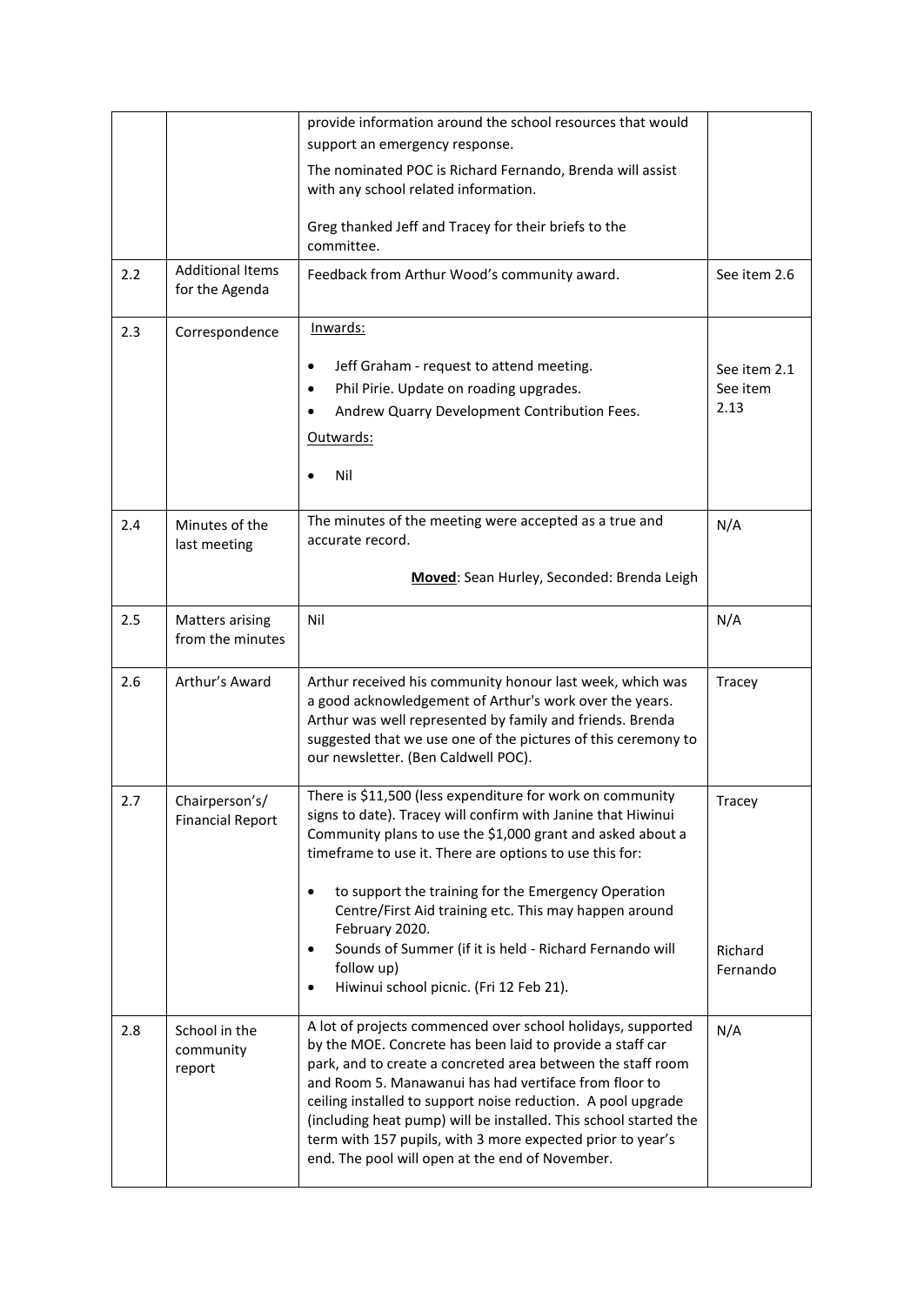| 2.9  | MDC 10 year plan<br>submission<br>(pathways) | No update - await council review                                                                                                                                                                                                                                                                                                                                                                                                                                                                                                                                                                                                                                                                                                                                                                                                                             | N/A                                                        |
|------|----------------------------------------------|--------------------------------------------------------------------------------------------------------------------------------------------------------------------------------------------------------------------------------------------------------------------------------------------------------------------------------------------------------------------------------------------------------------------------------------------------------------------------------------------------------------------------------------------------------------------------------------------------------------------------------------------------------------------------------------------------------------------------------------------------------------------------------------------------------------------------------------------------------------|------------------------------------------------------------|
| 2.10 | Hiwinui<br>Beautification<br>Project         | No update - planting scheduled for 2021.                                                                                                                                                                                                                                                                                                                                                                                                                                                                                                                                                                                                                                                                                                                                                                                                                     | N/A                                                        |
| 2.11 | Communications                               | Newsletter was included in the Term 3 Hiwinui newsletter.<br>Next newsletter will focus on Arthur's award, the Community<br>Response & Recovery Plan and Neighbourhood Support.                                                                                                                                                                                                                                                                                                                                                                                                                                                                                                                                                                                                                                                                              | Tracey                                                     |
|      |                                              | Minutes aren't yet available on MDC website. Richard<br>suggested an RSS feed that will aide communications (to<br>automatically share with people who subscribe).                                                                                                                                                                                                                                                                                                                                                                                                                                                                                                                                                                                                                                                                                           | Tracey check<br>with Janine<br>Mayor<br>Worboys/<br>Janine |
|      |                                              | Tracey will start drafting a 'welcome to Hiwinui' pamphlet -<br>and asked for suggestions. The pamphlet could include: AED,<br>sign up to email list/newsletter, rubbish drop off point and<br>day, playgroup. Potential for sponsorship if anyone knew of a<br>suitable business.                                                                                                                                                                                                                                                                                                                                                                                                                                                                                                                                                                           | Tracey                                                     |
| 2.12 | <b>Welcome Signs</b>                         | The roading team will be back first week November to erect<br>the fence. Concrete in. The committee will wait until the<br>welcome signs are up before confirming a design. Tracey<br>suggested 'Hiwinui' on 1 x vertical fence post, and a windmill<br>cutout on the other vertical fence post (if this would fit). Matt<br>(Roadrunner) will support design.                                                                                                                                                                                                                                                                                                                                                                                                                                                                                               | Phil                                                       |
| 2.13 | <b>Local Roading</b><br>Update               | Phil advised that tenders came out for the 2 x roading<br>upgrades. The intersection upgrades do not include a left turn<br>bay. They do include a right turn bay but has no passing lanes.<br>Phil recommended either a variation on the tender, or to stop<br>the tender and redraft. Mayor Worboys will talk to the<br>roading team to determine the reasoning why, noting tenders<br>close 6 Nov 20.                                                                                                                                                                                                                                                                                                                                                                                                                                                     | Mayor<br>Worboys                                           |
| 2.14 | MDC Update                                   | Mayor Worboys updated the committee on MDC issues-<br>Preparing for the 10 year plan.<br>$\bullet$<br>Council agreed to join the Te Awa foundation, which<br>$\bullet$<br>means that if money is in the Foundation (via<br>bequest/grant), there is the opportunity for this to be<br>distributed to Manawatu personnel.<br>There is potential for more recycling options. The Council<br>٠<br>submission for a plastic reuse/recycle centre for the lower<br>North Island is progressing. Four will be funded across NZ.<br>Three waters reform via government - watching closely.<br>٠<br>\$760 million fund - for councils to join up. MDC received<br>\$5million. A lot of work to go on before the three waters<br>reform is progressed and there are concerns around the<br>level of investment that MDC has put into having a good<br>infrastructure. | N/A                                                        |